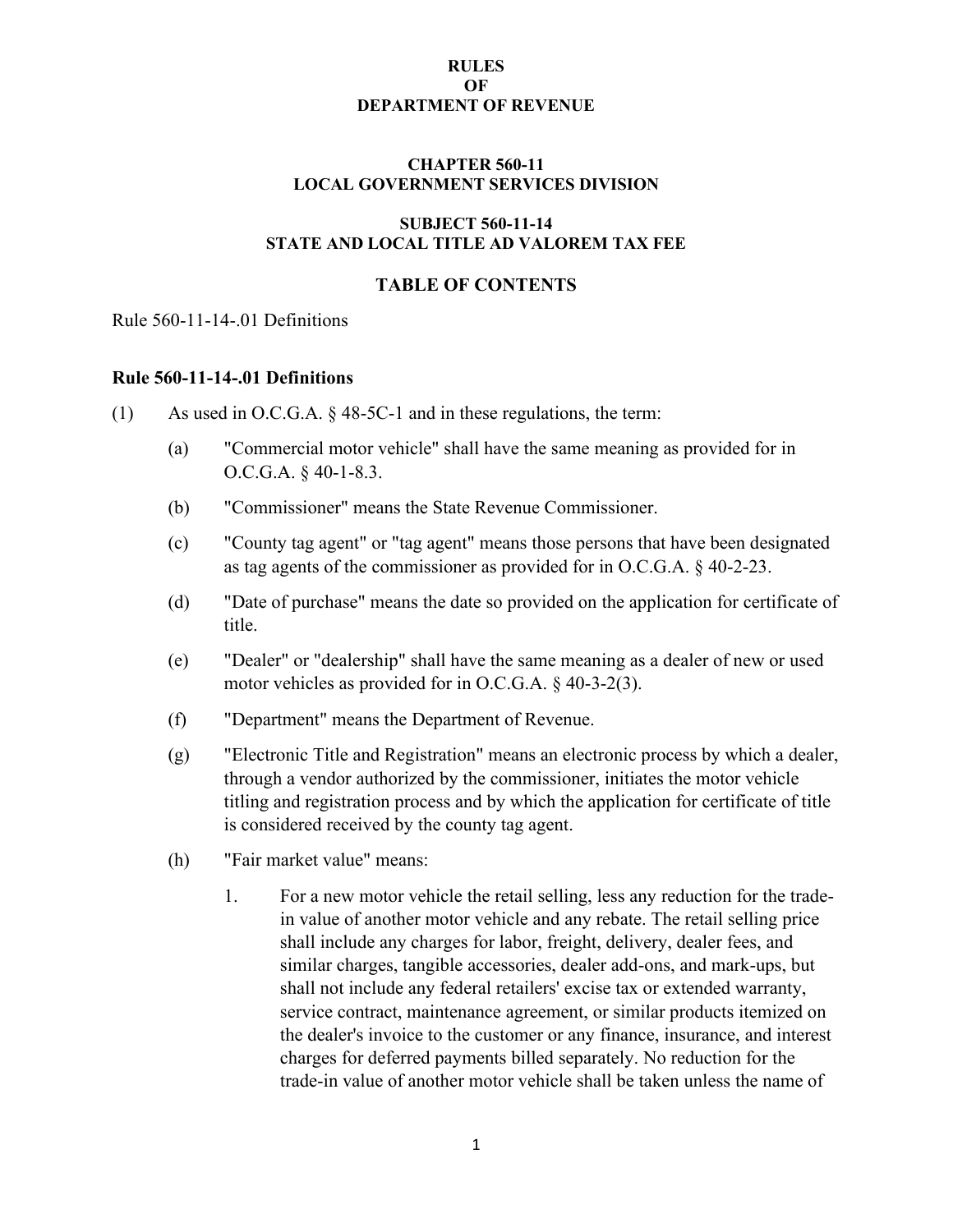### **CHAPTER 560-11 LOCAL GOVERNMENT SERVICES DIVISION**

# **SUBJECT 560-11-14 STATE AND LOCAL TITLE AD VALOREM TAX FEE**

the owner and the vehicle identification number of such trade-in motor vehicle are shown on the bill of sale;

- 2. For a motor vehicle that is leased:
	- (A) In the case of a motor vehicle that is leased to a lessee for use primarily in the lessee's trade or business and for which the lease agreement contains a provision for the adjustment of the rental price as described in Code Section 40-3-60, the agreed upon value of the motor vehicle less any reduction for the trade-in value of another motor vehicle, including any vehicle(s) owned by the lessor, and any rebate; or
	- (B) In the case of a motor vehicle that is leased other than described in part  $(1)(h)2(A)$  of this regulation, the total of the depreciation plus any amortized amounts pursuant to the lease agreement plus any down payments. The term "any down payments" as used in this subparagraph means cash collected from the lessee at the inception of the lease which shall include cash supplied as a capital cost reduction; shall not include rebates, noncash credits, or net trade allowances; and shall include any upfront payments collected from the lessee at the inception of the lease except for taxes or fees imposed by law and monthly lease payments made in advance.
- 3. For a used motor vehicle purchased from a new or used car dealer other than under a seller financed sale arrangement, the retail selling price of the motor vehicle, less any reduction for the trade-in value of another motor vehicle. The retail selling price shall include any charges for labor, freight, delivery, dealer fees and similar charges, tangible accessories, dealer addons, and mark-ups, but shall not include any federal retailers' excise tax or extended warranty, service contract, maintenance agreement, or similar products itemized on the dealer's invoice to the customer or any finance, insurance, and interest charges for deferred payments billed separately. No reduction for the trade-in value of another motor vehicle shall be taken unless the name of the owner and the vehicle identification number of such trade-in motor vehicle are shown on the bill of sale.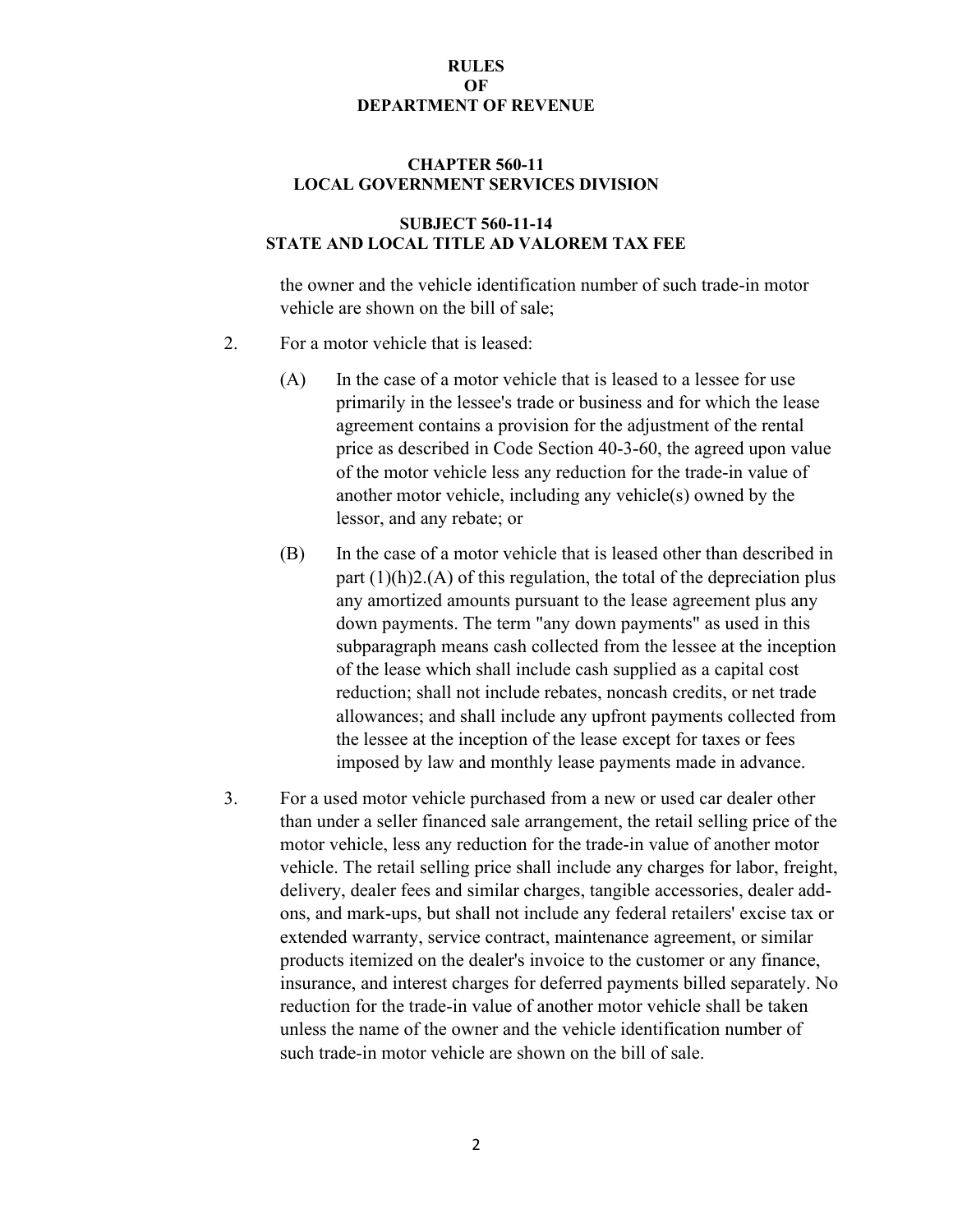### **CHAPTER 560-11 LOCAL GOVERNMENT SERVICES DIVISION**

### **SUBJECT 560-11-14 STATE AND LOCAL TITLE AD VALOREM TAX FEE**

- 4. For a used motor vehicle purchased from a person other than a new or used car dealer or purchased under a seller financed sale arrangement, the average of the current fair market value and the current wholesale value of a motor vehicle for a vehicle listed in the current motor vehicle ad valorem assessment manual utilized by the state revenue commissioner and based upon a nationally recognized motor vehicle industry pricing guide for fair market and wholesale market values in determining the taxable value of a motor vehicle under Code Section 48-5-442; provided, however, that, if the motor vehicle is not listed in such current motor vehicle ad valorem assessment manual, the fair market value shall be the value from a reputable used car market guide designated by the commissioner and, in the case of a motor vehicle purchased from a new or used car dealer under a seller financed sale arrangement, less any reduction for the trade-in value of another motor vehicle.
- (i) "Immediate family member" means a spouse, parent, child, sibling, grandparent, or grandchild and includes those who have attained such immediate family member status through a legal determination recognized in this state.
- (j) "International Registration Plan" means the international reciprocal registration agreement for commercial motor vehicles and all amendments thereto as provided for in O.C.G.A. § 40-2-88.
- (k) "Loaner vehicle" means a motor vehicle owned by a dealer which is withdrawn temporarily from dealer inventory for exclusive use as a courtesy vehicle loaned at no charge for a period not to exceed thirty (30) days within a 366-day period to any one customer whose motor vehicle is being serviced by such dealer.
- (l) "Motor vehicle" shall have the same meaning as provided for in O.C.G.A. § 40-1- 1(33).
- (m) "New motor vehicle" shall have the same meaning as provided for in O.C.G.A. § 40-1-1(34).
- (n) "Month" means a period of thirty (30) consecutive calendar days.
- (o) "Owner" shall have the same meaning as provided for in O.C.G.A. § 40-1-1(39).
- (p) "Person" means any individual, firm, partnership, cooperative, nonprofit membership corporation, joint venture, association, company, corporation,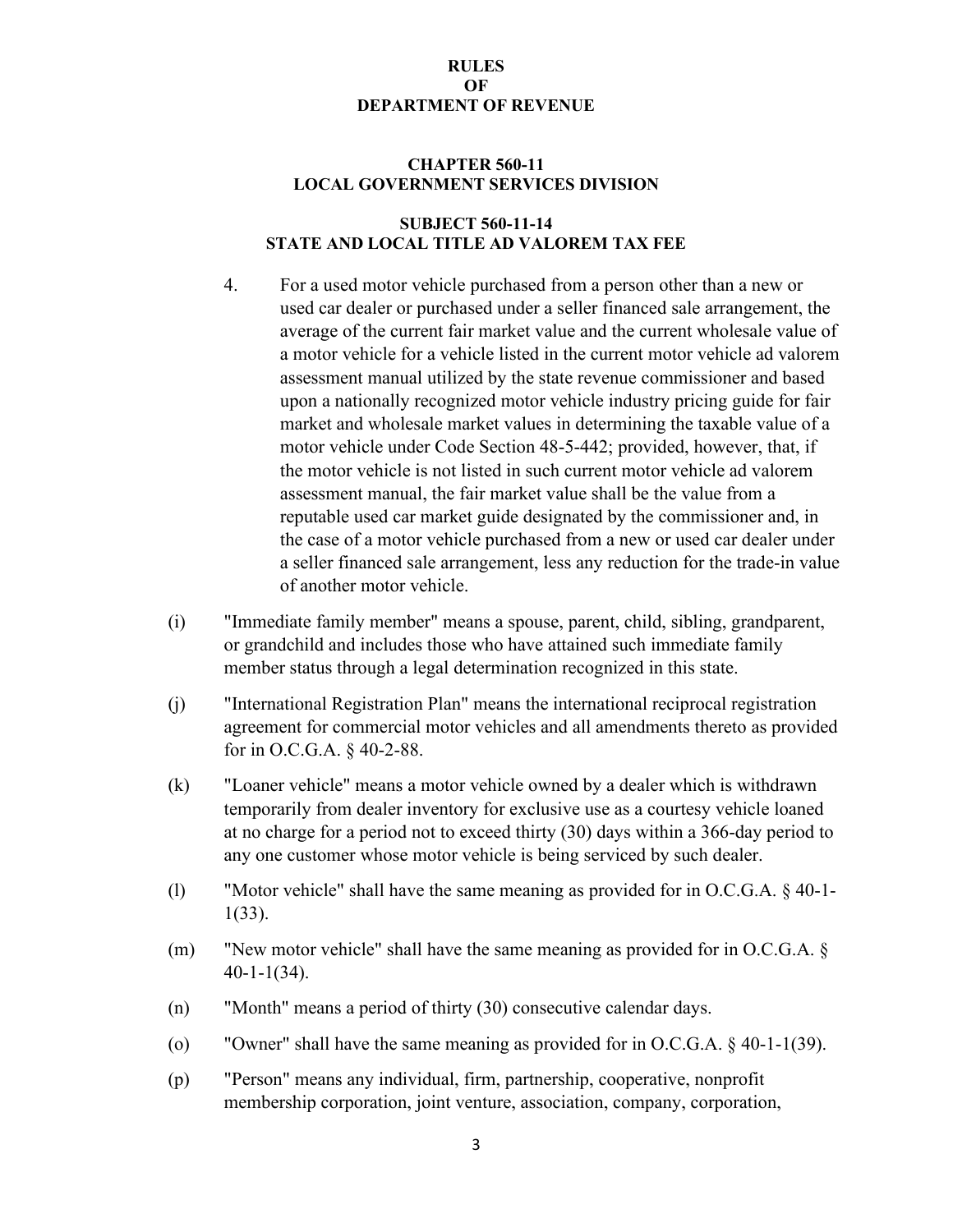### **CHAPTER 560-11 LOCAL GOVERNMENT SERVICES DIVISION**

# **SUBJECT 560-11-14 STATE AND LOCAL TITLE AD VALOREM TAX FEE**

agency, syndicate, estate, trust, business trust, receiver, fiduciary, or other group or combination acting as a unit, body politic, or political subdivision, whether public, private, or quasi-public.

- (q) "Proceeds" means the combined state ad valorem title tax fee, local ad valorem title tax fee, administrative fee, penalties, and interest.
- (r) "Rebuilt title" shall have the same meaning as provided for in O.C.G.A. § 40-3- 37.
- (s) "Rental charge" means the title value received by a rental motor vehicle concern for the rental or lease for thirty-one (31) or fewer consecutive days of a rental motor vehicle, including the total cash and nonmonetary consideration for the rental or lease, including, but not limited to, charges based on time or mileage and charges for insurance coverage or collision damage waiver but excluding all charges for motor fuel taxes or sales and use taxes.
- (t) "Rental motor vehicle" means a motor vehicle designed to carry fifteen (15) or fewer passengers and used primarily for the transportation of persons that is rented or leased without a driver.
- (u) "Rental motor vehicle concern" means a person or legal entity which owns or leases five (5) or more rental motor vehicles and which regularly rents or leases such vehicles to the public for value.
- (v) "Salvage motor vehicle" shall have the same meaning as provided for in O.C.G.A.  $§$  40-3-2(11).
- (w) "Salvage title" shall have the same meaning as provided for in O.C.G.A. § 40-3- 36.
- (x) "Sales and use tax" means combined state and local sales and use tax as imposed by Chapter 8 of Title 48, unless otherwise specifically provided for in O.C.G.A. § 48-5C-1 or these regulations to refer only to state sales and use tax, or local sales and use tax, respectively.
- (y) "Tax collector" or "tax commissioner" means those persons that have been designated as tag agents of the commissioner as provided for in O.C.G.A. § 40-2- 23.